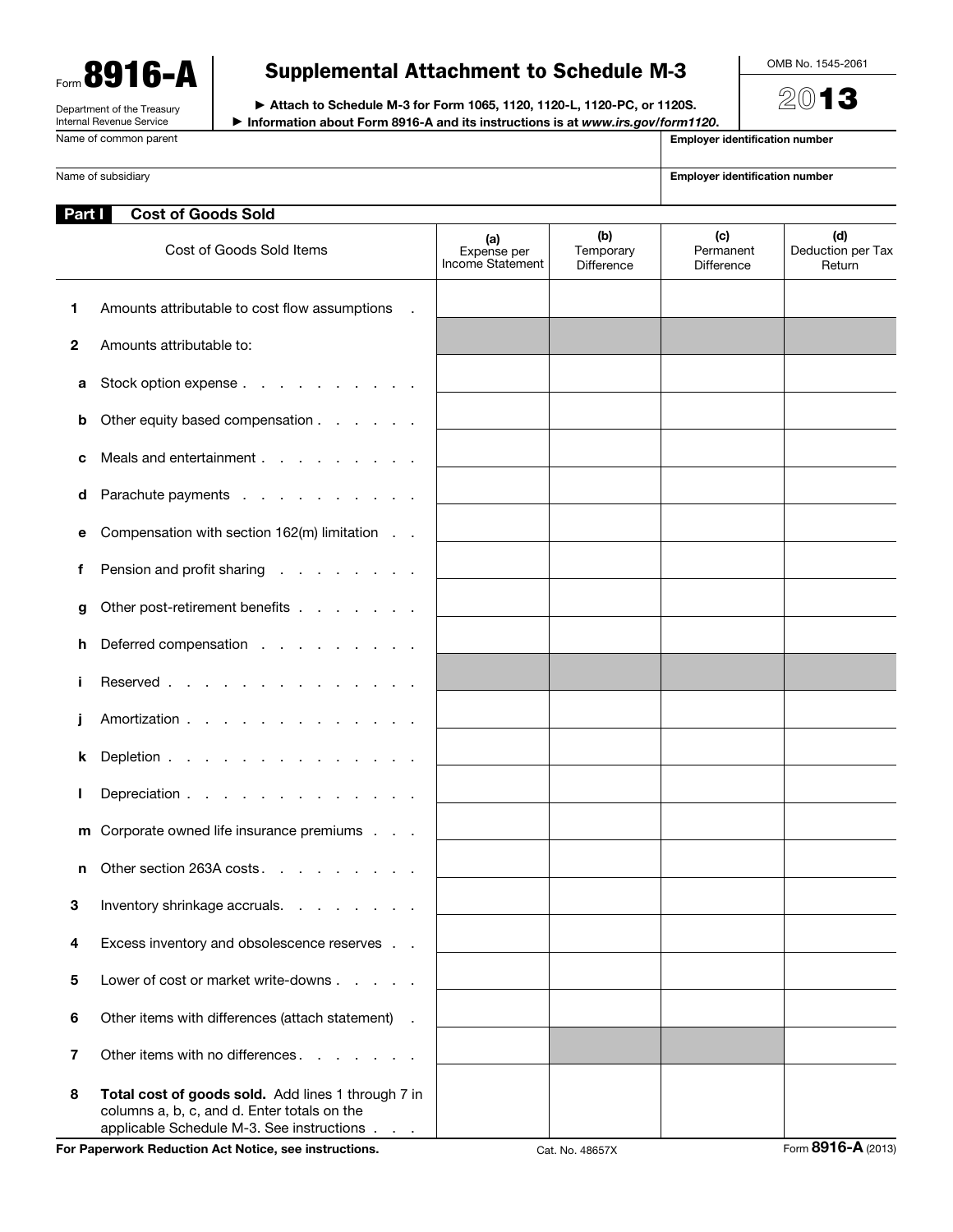| Part II        | <b>Interest Income</b>                                                                                                                             |                                              |                                       |                                       |                                               |
|----------------|----------------------------------------------------------------------------------------------------------------------------------------------------|----------------------------------------------|---------------------------------------|---------------------------------------|-----------------------------------------------|
|                | Interest Income Item                                                                                                                               | (a)<br>Income (Loss) per Income<br>Statement | (b)<br>Temporary<br><b>Difference</b> | (c)<br>Permanent<br><b>Difference</b> | (d)<br>Income (Loss) per<br><b>Tax Return</b> |
| $\mathbf{1}$   | Tax-exempt interest<br>income                                                                                                                      |                                              |                                       |                                       |                                               |
| $\overline{2}$ | Interest income from hybrid<br>securities                                                                                                          |                                              |                                       |                                       |                                               |
| 3              | Sale/lease interest income                                                                                                                         |                                              |                                       |                                       |                                               |
| 4a             | Intercompany interest<br>income - From outside tax<br>affiliated group                                                                             |                                              |                                       |                                       |                                               |
| 4b             | Intercompany interest<br>income $-$ From tax<br>affiliated group                                                                                   |                                              |                                       |                                       |                                               |
| 5              | Other interest income                                                                                                                              |                                              |                                       |                                       |                                               |
| 6              | Total interest income, Add<br>lines 1 through 5 in columns<br>a, b, c, and d. Enter total on<br>the applicable Schedule M-3.<br>See instructions.  |                                              |                                       |                                       |                                               |
| Part III       | <b>Interest Expense</b>                                                                                                                            |                                              |                                       |                                       |                                               |
|                | Interest Expense Item                                                                                                                              | (a)<br>Expense per Income<br>Statement       | (b)<br>Temporary<br><b>Difference</b> | (c)<br>Permanent<br><b>Difference</b> | (d)<br>Deduction per Tax Return               |
| 1              | Interest expense from<br>hybrid securities                                                                                                         |                                              |                                       |                                       |                                               |
| $\mathbf{2}$   | Lease/purchase interest<br>expense                                                                                                                 |                                              |                                       |                                       |                                               |
| За             | Intercompany interest<br>expense - Paid to outside<br>tax affiliated group                                                                         |                                              |                                       |                                       |                                               |
| 3b             | Intercompany interest<br>expense - Paid to tax<br>affiliated group                                                                                 |                                              |                                       |                                       |                                               |
| 4              | Other interest expense                                                                                                                             |                                              |                                       |                                       |                                               |
| 5              | Total interest expense. Add<br>lines 1 through 4 in columns<br>a, b, c, and d. Enter total on<br>the applicable Schedule M-3.<br>See instructions. |                                              |                                       |                                       |                                               |

Form 8916-A (2013)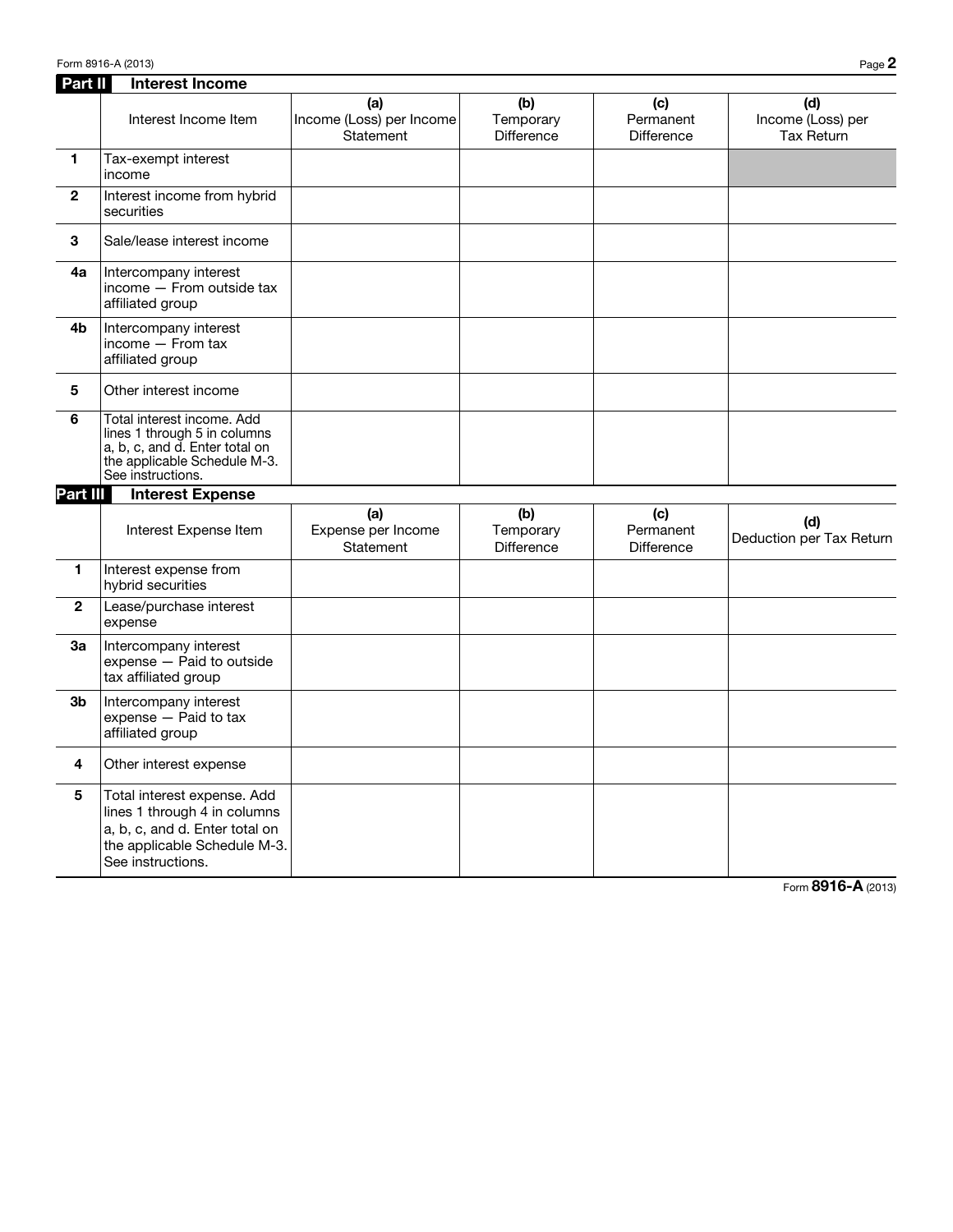Section references are to the Internal Revenue Code unless otherwise noted.

# Future Developments

For the latest information about developments related to Form 8916-A and its instructions, such as legislation enacted after they were published, go to *www.irs.gov/form1120*.

# General Instructions

# Purpose of Form

Use Form 8916-A to provide a detailed schedule of the amounts reported on the applicable Schedule M-3 for cost of goods sold, interest income and interest expense.

# Who Must File

Form 8916-A must be filed for each separate entity required to file a Schedule M-3 for Form 1065, Form 1065-B, Form 1120, Form 1120-C, Form 1120-L, Form 1120-PC, or Form 1120S.

Consolidated groups. In the case of a consolidated tax group, a Form 8916-A must be filed as part of the Schedules M-3 prepared for the parent company, each subsidiary, the eliminations Schedule M-3, and the consolidated Schedule M-3. It is not required that the supporting detail for Form 8916-A, Part I, line 6, be presented for the eliminations Schedule M-3 or the consolidated Schedule M-3.

Mixed groups. In the case of a mixed group (as described in the instructions for Schedule M-3 for Form 1120, Form 1120-L, and Form 1120-PC), a Form 8916-A, if applicable, is required at the sub-consolidated level and the sub-consolidated elimination level.

# How To File

Attach Form 8916-A to each applicable separate Schedule M-3.

# Specific Instructions

A corporation is not required to complete columns (a) and (d) if the corporation is not required to complete these columns on Schedule M-3. See the instructions for Parts II and III of the applicable Schedule M-3.

Columns (b) and (c) must be completed for any tax year for which the corporation files Form 8916-A.

# Part I. Cost of Goods Sold

# Line 1

Report differences attributable to cost flow assumptions, for example, differences between book and tax LIFO computations. Generally, differences in the LIFO reserves for book and tax purposes should be reported on this line.

#### Line 2n

Report differences attributable to section 263A. For example, if book inventory costs do not equal section 471 inventory costs, report differences between section 471 inventory costs and section 263A inventory costs. This includes all cost of goods sold differences, not just differences attributable to additional section 263A cost adjustments to ending inventory. LIFO taxpayers using the simplified production method or the simplified resale method should report the amount of additional section

263A costs computed after LIFO computations. LIFO taxpayers not using a simplified section 263A method should report costs attributable to additional section 263A prior to performing LIFO computation. Differences due to purchasing, and storage and handling costs, should generally be reported on line 2n (to the extent not already included in lines 2a through 2m). Report the additional section 263A cost adjustments to ending inventory on line 2n (and the reversal of the prior year ending inventory, if applicable).

### Lines 4 and 5

If the taxpayer does not distinguish between obsolescence and excess inventory reserves and lower of cost or market write-downs in its general ledger, report all amounts relating to these reserves on line 4 for excess inventory and obsolescence reserves.

#### Line 6

Attach a statement that separately states and adequately discloses the nature and amount of each expense reported on this line. See the instructions for the applicable Schedule M-3 for a definition of "separately stated and adequately disclosed." It is not required that the supporting detail for Form 8916-A, Part I, line 6, be presented for the eliminations Schedule M-3 or the consolidated Schedule M-3. Report differences between book inventory costs and section 471 inventory costs on this line.

# Line 7

Report all other items with no differences on this line. For example, if book inventory costs equal section 471 inventory costs, this line should report total book inventory and section 471 inventory costs without regard to amounts reported on lines 1 through 5.

# Line 8

Line 8 should equal the amount reported on Schedule M-3 (Form 1120), Part II, line 17; Schedule M-3 (Form 1120S), Part II, line 15; or Schedule M-3 (Form 1065), Part II, line 15. See the instructions for the applicable Schedule M-3.

# Part II. Interest Income

#### Line 1

Report on line 1, column (a), tax-exempt interest income defined under section 103. Complete columns (b) and (c), as applicable.

#### Line 2

Report on line 2, column (a), the total amount of interest income included on Schedule M-3, Part I, line 11, from hybrid securities characterized as debt for financial accounting and as equity for tax purposes. Report on line 2, column (d), the total amount of interest income from hybrid securities characterized as equity for financial accounting and as debt for tax purposes. Complete columns (b) and (c), as applicable. Report interest income from a debt that is both a hybrid debt and a related party debt on line 2 and not on line 4a or 4b.